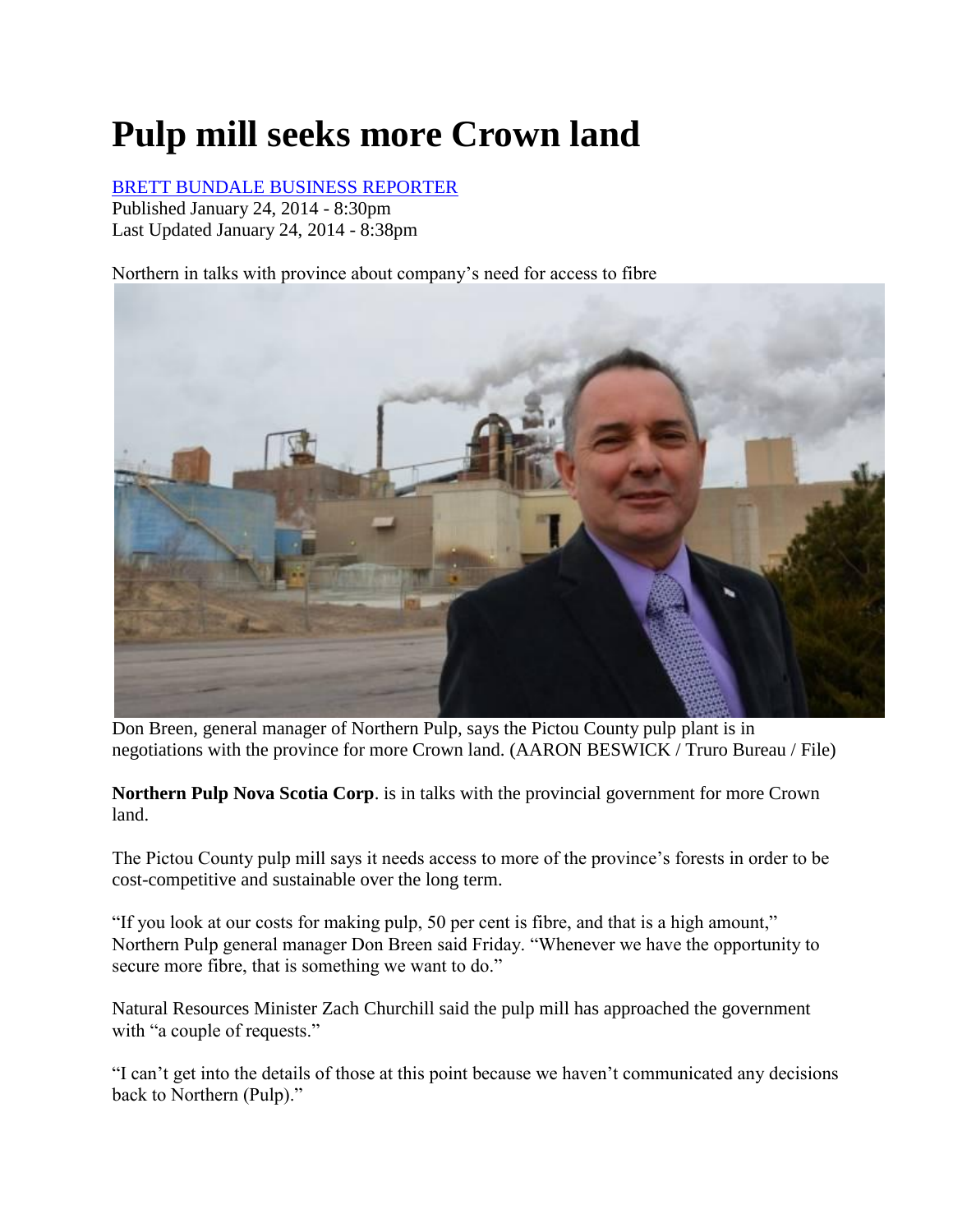However, Churchill noted that the Abercrombie Point operation is facing some challenges.

"There is a real need for secure access to fibre supply," he said. "The easiest way for those companies to get that is through the province."

The Natural Resources Department is putting together a management plan for Crown land in western Nova Scotia, including the 220,000 hectares of forest land purchased from **Bowater Mersey Ltd.** for \$117.7 million.

"We're in the process of completing our management plan for that area, and there will be some allotments given to various companies to harvest fibre off Crown land," Churchill said.

But a large swath of that land, known as the St. Margarets block, has some nearby residents worried about the government's plans.

During extensive public consultations, a number of groups expressed their desire for the wooded area to be used for community forest development, recreation, culture and heritage, and biodiversity.

However, the draft version of the western Nova Scotia Crown land management plan refers to the St. Margarets block, which is the furthest east and closest to Halifax Regional Municipality, as only having forestry, mineral and Mi'kmaq value.

Given that it's the block closest to the Northern Pulp mill, residents are concerned the government has set it aside for the facility.

"The public supported the previous government's purchase of the Bowater land to prevent a foreign multinational from coming along, snapping it up and then clearcutting it," said Raymond Plourde, wilderness co-ordinator for the Ecology Action Centre in Halifax.

"It would be a terrible irony if a foreign multinational was now given it after we paid for the land."

Geoff LeBoutillier, founder of the St. Margarets Bay Stewardship Association, said the St. Margarets block is widely used for hunting, fishing, hiking, canoeing and other recreational activities.

He also said there are a number of local mills interested in accessing the wooded area for smaller-scale forestry activities.

"The Buy Back the Mersey movement began in St. Margarets Bay … and everybody had the expectation we'd be able to play a part in the management of this resource. But it appears the province has ignored the public consultations.

"Instead, we're in the crosshairs of Northern Pulp. If you draw a line from Abercrombie Point to the western Crown land area, this is the closest and cheapest place for them to truck fibre from."